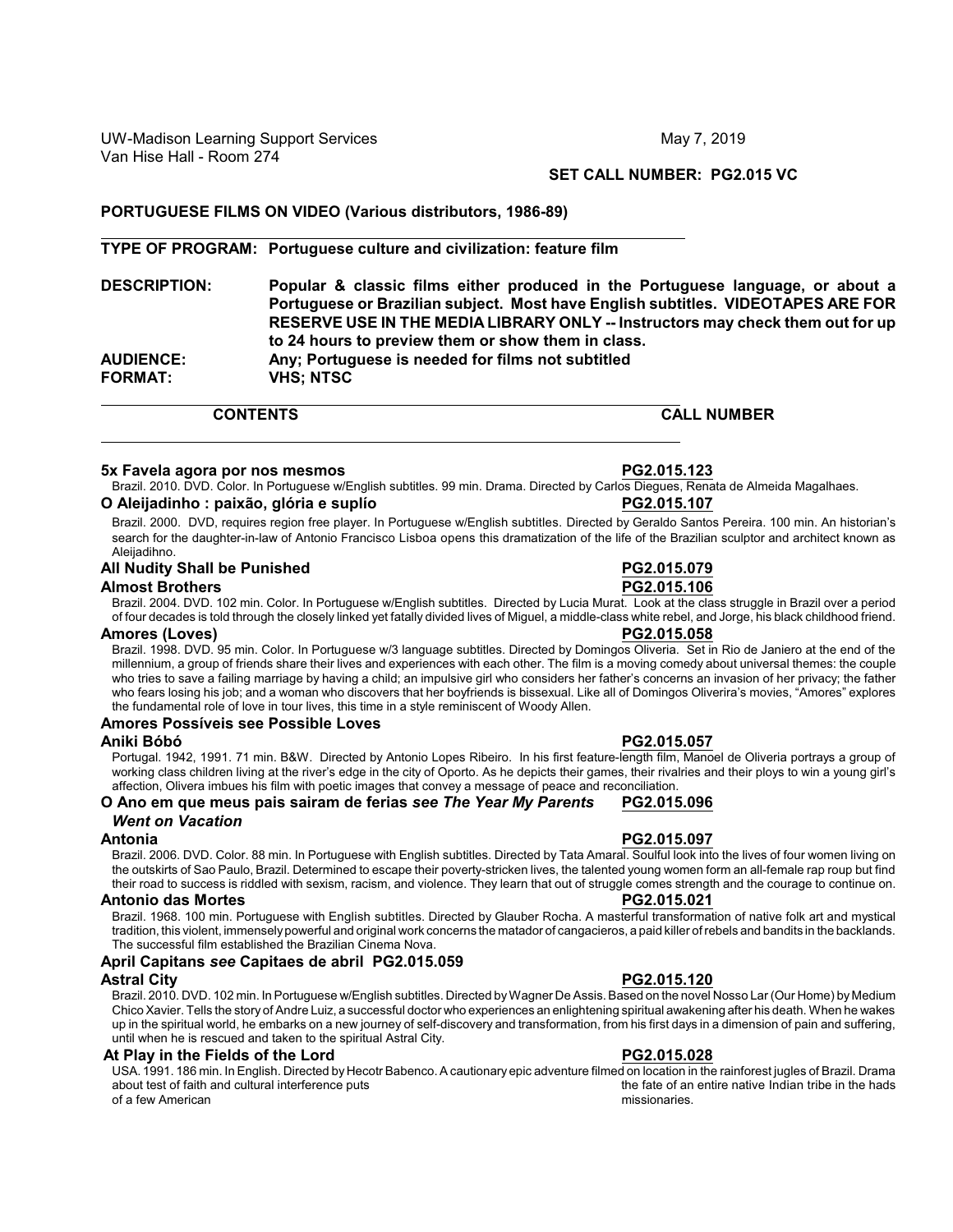### **Baile Perfumado PG2.015.051**

Brazil. 1997. 93 min. In Portuguese with English subtitles. Directed by Paulo Caldas and Lirio Ferreira. Based on a true story, Perfumed Ball tells the story of one of Brazil's most infamous outlaws, "The Cangaceriors." Set in the 1930's the film follows Benjamin Abrahoa, a Lebanese immigrant. A fiilmaker and photographer, Abrahao sees an opportunity for fame and fortune in the elusive Lampiao, one of the "cangaceriors" infamous leaders. Abraho manages to track down Lampiao at his camp and talks him into becoming the subject of a documentary film.

#### **Bananas is my Business PG2.015.067**

1994. DVD format. 90 min. Color. In English and Portuguese w/English subtitles. Directed by Helena Solberg and David Meyer. A documentary film that is the intimate saga of Carmen Miranda who captured the world's heart and imagination. The film reveals the lasting image of Latin American women she created and serves as a celebration of her glorious talents. Using archival footage, film fragments, interviews and dramatic reenactments, the film goes behind-the-scenes to convey the tru life story of the "Brazilian Bombshell."

### **Behind the Sun PG2.015.055**

Brazil. 200? 92 min. Color. DVD format. In Portuguese with optional English subtitles. Directed by Walter Salles. Inspired by the novel "Broken April" by Ismail Kadare. The story about love, loyalty and the choice a son must make between honoring his family and following his heart. In the brutal Brazilian badlands of 1910, two families are locked in a bloody, generations-old feud. In one family, the oldest remaining son, distressed by the prospect of death and encouraged by his younger brother, begins to question the cycle of violence. Then, a beautiful young woman crosses his path and opens his eyes to life outside his culture's rigid code of honor.

#### **O beijo no asfalto PG2.015.108**

Brazil. 1981. DVD, requires region free player. In Portuguese. 79 min. Directed by Nelson Rodrigues. A police official, under investigation because of allegations of brutality, is persuaded by a reporter that he can divert attention from these charges if he launches a crusade against gays. The reporter tells him of an incident he has just witnessed in which a male passerby kissed a dying man who had been run over by a bus. A cynical, corrupt, homophobic press sets out to destroy the man.

### **Bicho de sete cabeças PG2.015.071**

Brazil. 2001. 74 min. DVD. Portuguese w/subtitles. Directed by Lais Bodanzky. A middle class teenager, lives a normal life until his father sends him to a mental institution, where he gets to know a completely absurd, inhumane reality where people are devoured by a corrupt and cruel system. There, he has to go through his own conflicts and is forced to grow up, to change forever his relationship with his father and his way of dealing with life.

#### **Black God, White Devil PG2.015.023**

Brazil. 1964. 102 min. Video or DVD. Portuguese with English subtitles. Directed by Glauber Rocha. A guintessential film from Brazil's Cinema Novo, this film of immense power is set in the impoverished Northeastern Brazil, and focuses on a poor peasant as he changes from a fanatical preacher into an honorable bandit. A violent yet lyrical portrait of Brazilian society.

#### **Black Orpheus PG2.015.004**

Brazil. 1958. Portuguese with English subtitles. 103 min.Video & DVD format. Directed by Marcel Ophuls. Marcel Camus' quintessential love story based on the Greek myth of Orpheus and Eurydice is set against the vivid backdrop of carnival in Rio de Janeiro. Orpheus, the streetcar conductor, falls hopelessly in love with Eurydice; winner of the Grand Prize at Cannes as well as Oscar for Best Foreign Film.

Brazil. 200. DVD. Portuguese w/English subtitles. 120 min. Color. Directed by Jose Padilha. On 6/12/2000, a bus filled with passengers was hijacked in Rio de Janeiro in broad daylight. The kidnapper, Sandro do Nascimento, terrorized his victims for four and a half hours as the whole country watched the drama broadcast live on Brazilian TV. Based on an extensive research of stock footage, interviews and official documents, BUS 174 is the careful investigation of the hijacking–focusing on Sandro do Nascimento, his childhood, and how unavoidably he was doomed to become a bandit.

### **Bye bye Brazil PG2.015.001**

Brazil. 1980. Portuguese with English subtitles. 105 min. Color. Directed by Carlos Diegues with Jose Wilker. A magic caravan of con men, lovers, musicians and fools is driving through the explosive backcountry landscape of Brazil. Bye Bye Brazil is a superb film written and directed by Carlos Diegues, one of the founders of Brazil's Cinema Nuovo movement. With the visual exuberance of Fellini and the bittersweet irony of Truffaut, Diegues follows his threadbare troupe of entertainers back and forth across a land caught up in an avalanche of social change.

### **O cangaceiro (The cangaceiro) PG2.015.015**

1953. Portugese only - NO subtitles. 112 min. Black & white. Directed by Lima Barreto. A Brazilian cowboy film.

### **Capitaes de abril PG2.015.059**

Portugual. 1999. DVD (requires region free player.) 119 min. In Portuguese w/no English subtitles.. Directed by Maria de Medeiros. In Portugal, during the night of the 24 to the 25 of April of 1974, the radio plays "Grandola", a song banned by the government, unleashing a military coup d'etat that would change the face of the country and the destiny of the colonial territories that it controlled in Africa. At the sound of the voice of the poet Jose Zeca Afonso, the rebelling troops take over the soliders' barracks. The Portuguese Revolution stands out for its adventurous, as well as peaceful and sentimental, character of its development.

2004. Brazil. In Portuguese w/English subtitles. DVD. 145 min. Color. Directed by Hector Babenco. This is the true story of the Carandiru (prison) Massacre in October 1992.

#### **Carlota Joaquina: Princesa do Brazil PG2.015.030**

Brazil. 1994. Portuguese only - NO subtitles. 100 min. Color. Directed by Carola Camurati.

#### **A cartomante [The Fortuneteller] PG2.015.072**

Brazil. 2004. 95 min. DVD. Portuguese w/subtitles. Directed by Wager Assis and Pablo Uranga. Rita is about to marry a wealthy physician, Dr. Augusto Vilela. One night, Velela's best friend, Camilo, is brought to the hospital, dying from an overdose. Vilela saves his life and introduces him to his fiancee. Rita and Camilo fall in love and, confused about what to do, the girl goes to a fortuneteller to seek for advice. A free adaptation of the short-story by Machado de Assis.

# **Bus 174 PG2.015.073**

**Carandiru PG2.015.080**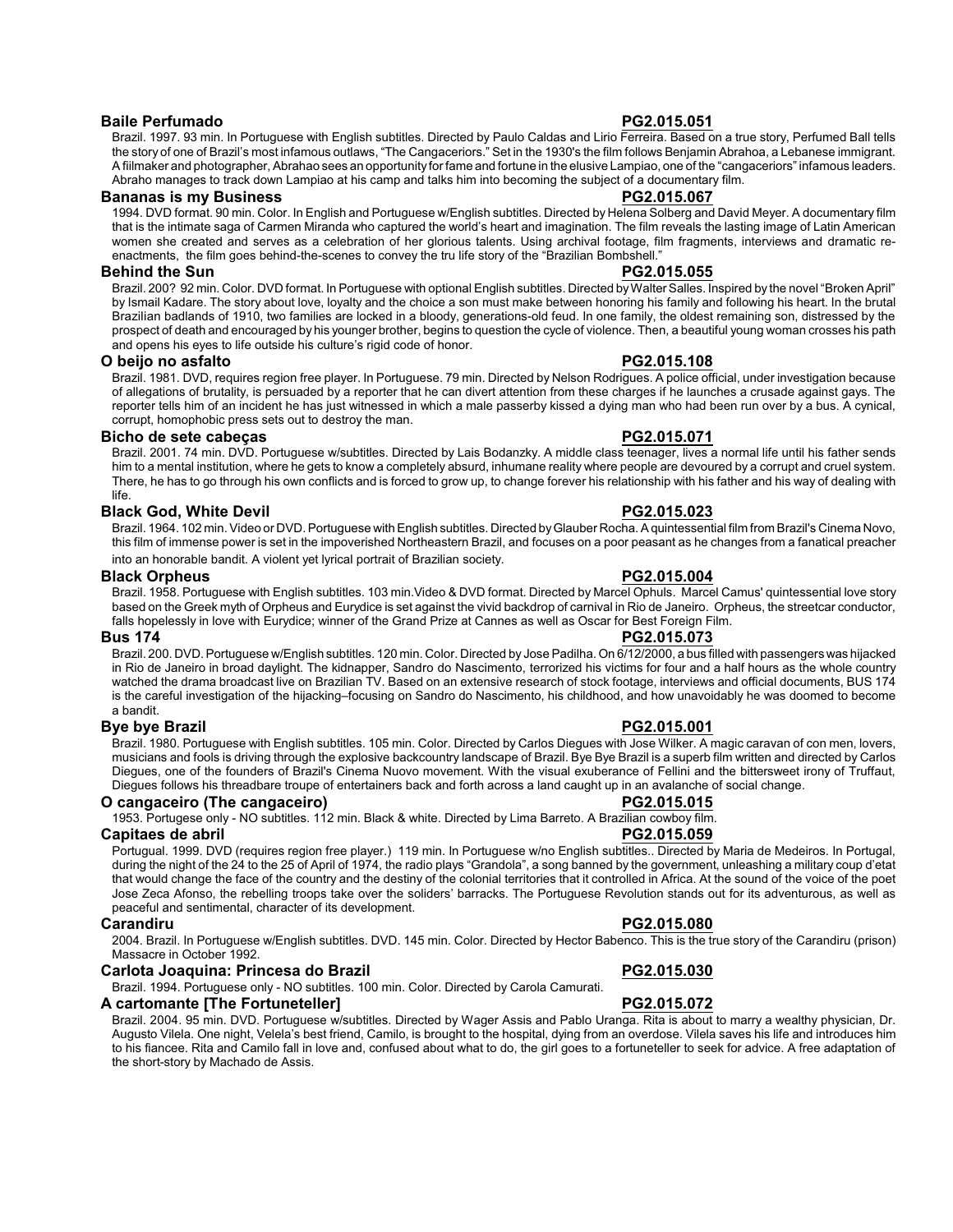### **A Casa assassinada PG2.015.056**

Brazil. 1971. In Portuguese. Directed by Paulo Cesar Saraceni. Timoteo is the vastly overweight and wildly effeminate younger son of the Menezes clan living in their decadent familyestate located in economically stagnant and staunchly conservative early twentieth-centruyMinas Gerais province of Brazil. Timoteo responds to the ostracism and rejection by isoloating himself in a guilding away from the main house and, especially, wearing women's clothes while retaining most physical tokens of maleness. He could only count on two allies, Alberto, a farm hand who is adrift without a role in a world predicated on roles; and Nina, herself and outsider brought in from Rio de Janiero by one of the Menezes brothers only to be crushed by the petty world of small-twon Minas Gerais. Both allicances, however, are short lived as Alberto and nina also face intense rejection and encounter an early death, leaving Timoteo to fend off for himself.

### **Central Station PG2.015.041**

Brazil. 1998. In Portuguese w/English subtitles. 106 min.Color.VHS or DVD.Director:Walter Salles. Inside Rio de Janeiro's bustling Central Station, two unlikely souls become inextricably linked. A young boywitnesses his mother's accidental death, a lonely retired school-teacher reluctantly takes the child under her wing. The two form an uncommon bond as they venture from the bustling city to Brazil's barren and remote northeast region in search of the boy's father.

### **Um certo Capitão Rodrigo PG2.015.109**

Brazil. DVD. 1971. 100 min. In Portuguese. Directed by Anselmo Duarte. Two traditional families in Southern Brazil live through war, revolution, and other historical events.

### **Chega de saudade PG2.015.125**

Brazil. DVD. Color. In Portuguese w/English subtitles. 95 min. Directed by Lais Bodanzky.

### **City of God PG2.015.065**

Brazil. DVD. Color. In Portuguese w/English, Spanish and French subtitles. 130 min. Directed by Fernando Meirelles. Set in Rio de Janerio's "City of God" slum,a frail and scared young boy will grow up to discover that he can view the harsh realities of his surroundings with a different eye: the ye of an artist. In the face of impossible odds, his brave ambition to become a professional photographer becomes a window into his world and City ultimately his way out.

### **City of Men PG2.015.100**

Brazil. DVD. Color. 106 min. In Portuguese w/English subtitles. Directed by Paulo Morelli. Growing up in a culture dictated by violence and run by street gangs, teenagers Acerola and Laranjinha have become close as brothers. With their 18<sup>th</sup> birthdays fast approaching, laranjinha sets out to find the father he never met, while Acerola struggles to raise his own young son. But when they suddenly find themselves on opposite sides of a gang war, the lifelong friends are forced to confront a shocking secret from their shared past.

### **Colossal Youth PG2.015.102**

2006. Portugal. DVD. Color. 156 min. In Portuguese w/English subtitles. Directed by Pedro Costa. Focuses on Ventura, an elderly immigrant from Cape Verde living in a low-cost housing complex in Lisbon, who has been abandoned by his wife and spends his days visiting his neighbors, whom he considers his "children." What results is a form of ghost story, a tale of derelict, dispossessed people living in the past and present at the same time.

### **Copacabana PG2.015.088**

1947. DVD. B&W. 91 min. With Groucho Marx, Carmen Miranda. Directed by Alfred E. Green. Musical comedy set in New York's legendary nightclub.

### **Copacabana PG2.015.060**

Brazil. 2001. DVD. 92 min. In Portuguese w/subtitles English, Spanish, Italian and French. Directed by Carla Camurati. On the eve of photographer Alberto's 90<sup>th</sup> birthday, a group of rowdy friends prepare a surprise party. But just as the celebrations are about to start, Albert is swept back in time on a humorous and poignant journey through the key moments of his working and social life. Memories are shared with his friends, other aging inhabitants of the area like him. Gradually, these memories blend with the historical facts of the district to form a living tableau of life in Capacabana and Brazil since the beginning of the 20<sup>th</sup> century. Contrasting the memories of the golden years of the neighborhood that once was the capital of the Brazilian republic is today's Copacabana, full of beauty and surprises.

### **O corpo (The Body) PG2.015.034**

Brazil. Portuguese only - NO subtitles. 80 min. Color. An adaptation of the short story of the same title by Brazilian author Clarice Lispector. Xavier, drugstore owner and macho man extraordinaire, lives in bigamy with two women, Carmen and Beatriz. The three live in complete harmony until the day the two women learn that Xavier has taken up a thrid lover, Monique the call girl. Higly parodic treatment of heterosexual relationships in Brazil.

### **Cronicamente Inviavel (Chronically Unfeasible) PG2.015.053**

Brazil. 1998. Color. 101 min.DVD or VHS. In Portuguese w/English subtitles. Directed by Sergio Bianchi. Director Sergio Bianch throws down the gauntlet in an explosive and stridently political docudrama, a critical look at inequality, corruption and hypocrisy in contemporary Brazil. A mosaic of characters, spanning all five regions of the enormous country and all classes, interact in pointedly loaded situations, as they struggle to survive, mentally and physically, within their chaotic society.

### **Da terra ao sonho de Rose PG2.015.078**

# A dama do lotacao (Lady on the Bus) **PG2.015.022**<br>Deus e o diabo na terra so sol diabo e a constructor diabo e pG2.015.023

### **Deus e o diabo na terra so sol PG2.015.023 Dois corregos (Two Streams)**

Brazil. 1999. DVD. 112 min. Color. In Portuguese w/4 language subtitles. Carlos Alberto Riccelli plays a mature man who lives clandestinely in Brazil during the military dictatorship in 1969. An ex-member of the armed struggle, he finds himself hiding at his sister's country home in the small town of Dois Corregos. There he lives together with three fascinating women; Ana Paula, his niece, Lydia, an accomplished pianist and a militaryofficer's daughter, and Teresa, Ana Paula's friend who is involved with and army sergeant. Narrated in flashback, Ana Paula remembers the holidays she spent with her two friends and the mysterious presence of her uncle.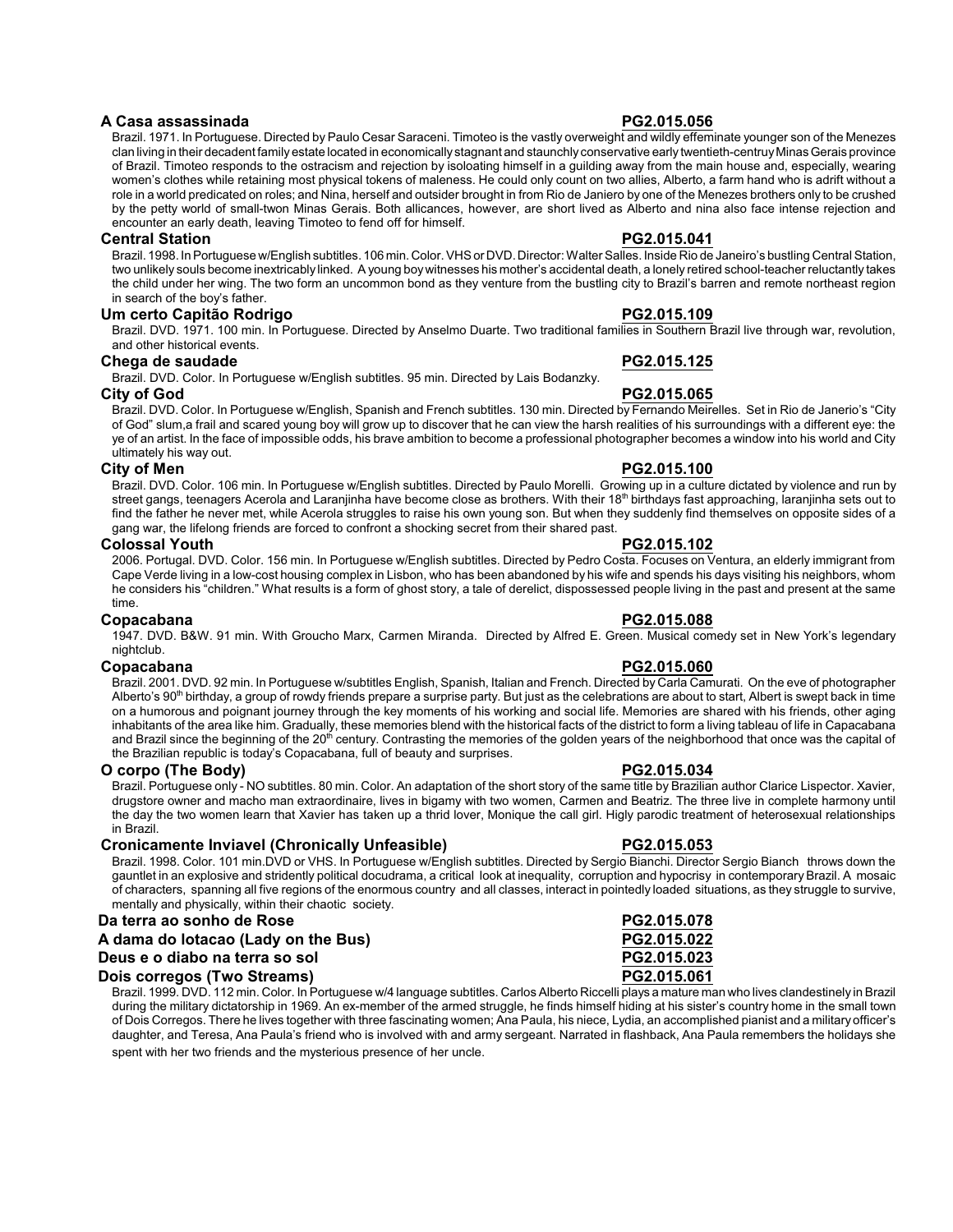### **Dois perdidos numa noite suja PG2.015.070**

Brazil. 2002. DVD. 100 min. Portuguese w/subtitles. Directed by Jose Joffily. Story of two illegal Brazilian immigrants in New York. The film shows the relationship of the couple in love mid hope, difficulties, and misencounters in a beautiful and violent metropolis. A free adaptation of the play by Plinio Marcos.

### **Doll Face PG2.015.089**

1945. 80 min. B&W. DVD. Restored version. With Carmen Miranda, Vivian Blaine, Dennis O'Keefe, PerryComo. Directed byLewis Seiler. The story of a stripper who wants to make it on Broadway, so she undergoes "refining" when her boyfriend/manager decides that's what she needs to succeed. They hire a ghostwriter to publish er autobiography, but things to awry as he falls in love with her–and her boyfriend finds out. Adapted from the play "The Naked Genius," written by real-life exotic dancer Louise Hovick, a.k.a. Gypsy Rose Lee.

### **Domésticas see Maids PG2.015.083**

# **Dona Flor e seus dois maridos (Dona Flor and her two husbands) PG2.015.017**

Brazil. 1975. Portugese only - NO subtitles. 120 min. Color. Directed by Bruno Barreto. A wildly comic version of a love triangle. Based on a novel by Jorge Amado.

### **Down Argentine Way PG2.015.090**

1940. DVD. Color. 88 min. Captioned. With Don Ameche, Betty Grable, Carmen Miranda. Directed by Irving Cummings. Musical. Everyone goes south of the border in this comic tale of horseracing, with lots of romance and nightclubbing tossed in. Glenda (Grable) wants to buy a horse from Ricardo (Ameche). But because their families have been feuding for years, Ricard's father refuses. But in true Romeo and Juliet fashion, the two fall in love. Carmen Miranda makes her North American film debut and the Nicholas Brothers do brilliant things with the feet in this movie.

#### **Eccentricities of a Blond-Haired Girl PG2.015.111**

Portugal. 2009 64 min. DVD. In Portuguese w/English subtitles. Directed by Manoel De Oliveira. Adapted from a 19<sup>th</sup> century novella by Eca de Queiroz. The story of an ill-fated romance between a young accountant and a mysterious woman he spies through his office window.

### **Eles não usam Black Tie (They don't wear black tie) PG2.015.018**

Brazil. 1981. Portugese only - NO subtitles. 115 min. Color. Directed by Leon Hirszman. A drama about two families in today's difficulties of Sao Paulo, Brazil. A film version of the play by Gianfrancesco Guarnieri.

### **Em Teu Nome PG2.015.118**

Brazil. DVD. Color. In Portuguese w/English subtitles. Directed by Paolo Nascimento.

### **Emerald Forest PG2.015.101**

USA. 1985. DVD. Color. 114 min. In English. Directed by John Boorman. Powers Boothe plays an American engineer working on a dam project in Brazil. When his young son is seemingly absorbed one day into the dense perils and beauty of the Amazon rain forest, Boothe's character goes on a protracted, 10-year search for him. In the interim, Boorman puts his full storytelling powers to work by characteristically exploring the arcane rhythms and dangers of an indigenous world hidden from ordinary view. Specifically, Boorman leads us into the life of a forest tribe who have assimilated the missing child and who will ultimately send him back with the opposite of his father's pro-development sensibility.

# **Estamira` PG2015.116**

Brazil. 2007. Dvd. Color 116 min. Directed by Marcos Prado.

Brazil. 2001. DVD. In Portuguese w/English subtitles. 95 min. Directed byRuyGuerra. Based on the book by Chico Buarque. A nameless man from a wealthy family drifts through life without a job or a clear idea of what to do with his life.

### **Eu sei que vou te amar see Love Me Forever or Never PG2.015.062**

### **Foreign Land PG2.015.081**

1995. Brazil. DVD. B&W. 100 min. In Portuguese w/English subtitles. After the unexpected death of his mother, Paco, an aspiring actor from Sao Paulo, longs to leave his native Brazil. Tired of living in squalor, he accepts a delivery job from a shady antique dealer and travels to Lisbon carrying a violin filled with uncut diamonds. But when the excahnge goes bad, he finds himself on the run from an underworld thug and in the arms of Alex, a beautiful woman caught up in the Portuguese black-market.

### **Found Memories PG2.015.129**

Brazil. DVD. 2012. In Portuguese w/English subtitles. 97 min. Film Movement. Directed by Julia Murat. A woman who is still living in her memories is suddenly awakened by the arrival of Rita, a young photographer. A Deep relationship is forged between the two women, which gradually builds to have a profound effect on both of their lives, as well as the rest of the villagers.

### **Four Days in September PG2.015.040**

USA. 1997. In English. 107 min. Color. VHS or DVD. Directed by Bruno Barreto. Based on true life events. Political terrorists, in a desperate bid to focus the world's attention on their fight for freedom, kidnap an American Ambassador. Now, the diplomat's life hangs in the balance...helplessly caught between a government unwilling to cooperate...and his fear of the captors themselves.

#### **Four Jills in a Jeep PG2.015.091**

1944. VHS format. 89 min. Close captioned. B&W. With Kay Frances, Carole Landis, Martha Raye Mitzi Mayfair, Carmen Miranda, Betty Grable. Directed by William A. Seiter. Musical. USO tour of four women who entertained soldiers from England to North Africa.

#### **Francisca PG2.015.045**

Portugal. 1981. Portuguese w/NO subtitles. B/W. 160 min. Directed by Manoel de Oliveira. This film is an adaptation of the novel Fanny Owen by Augustina Bessa Luis, which was inspired by a true story. The plot is based on the two main characters, Jose Augusto e Camilo Castelo Branco, reflections on life, women, fatalism, etc. While the debate is developed throughout the film, the characters are represented as victims of their own philosophies.

### **The Gang's All Here PG2.015.092**

1943. DVD. Color. 103 min. With Alice Faye, Carmen Miranda, Phil Baker. Directed by Busby Berkeley. Musical. A chorus gilr dreams of becoming a star. While working at a New york nightclub, she meets Sergeant Andy Mason; they fall in love, but he is shipped off to war. As she becomes the headliner at the nightclub, Andy comes home a war hero. But complications arise when she finds out that he is unofficially engaged to another woman.



# **Estorvo PG2.015.110**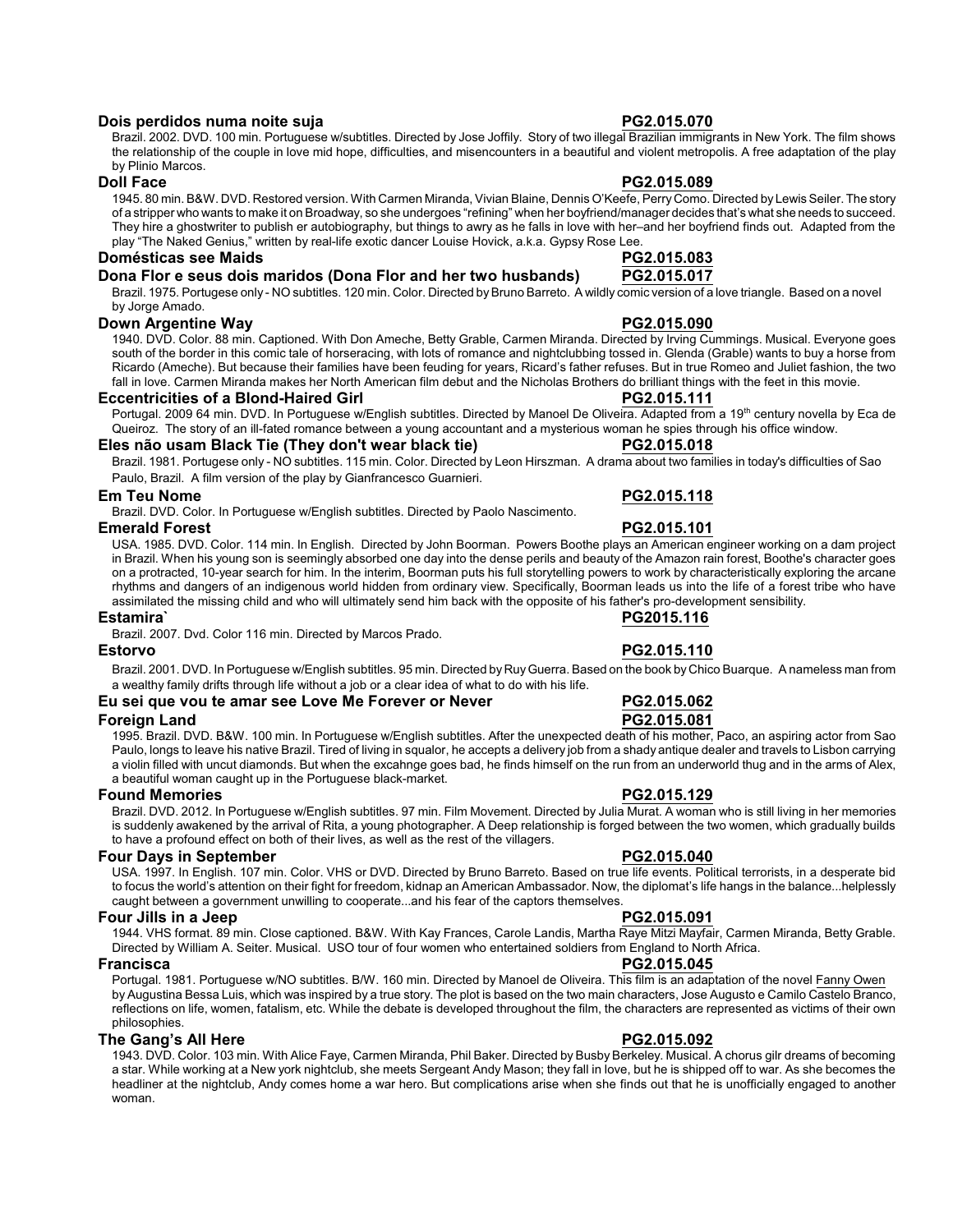### **A Grande Familia PG2.015.115**

Brazil. 2001-2006. Telenova. In Portuguese.

Brazil. 1996. In Portuguese only - 91 min. Color. Directed by Norma Bengell. Film version of Jose' de Alencar's celebrated historical novel. Chronicles the formation of the people of Brazil through the interaction of the Portuguese (the woman, Ceci) with the natives (the man, Peri.)

### **A guerra de Canudos (The Battle of Canudos) PG2.015.052**

Brazil. 1997. Color. 165 min. In Portuguese w/English subtitles. Directed by Sergio Rezende. 10/5/1897: the citizens of the Belo Monte empire, the town known as Canudos, under their mystical leader Antonio Conselheiro, brace for the assault of the soldiers of the newlycreated Brazilian republic. Roughly based on Euclides da Cunha's classic OsSertoes (Rebell ionin the Backlands), the film follows a single family, with daughter Luiza caught between both camps. At the time of its production, this was the biggest budget film in Brazilian history.

### **Hallucinations of a Deranged Mind PG2.015.027**

Brazil. Directed by Jose Mojica Marins. All the scenes that were censored by the military dictatorship in Brazil in one movie. "Abnormal Delierm" shows the curse of a young man haunted in his dreams by Coffin Joe. Banned scnes from over ten of Mojica's movies, a mix of both color and black and white, that prove the genius of this direcotr and actor.

### **Hans Staden PG2.015.063**

Brazil. 1999. 92 min. DVD. Color. In Portuguese w/subtitles in Portuguese, English, Spanish and French. Directed by LuizAlberto Pereira. The films tells the story of Hans Staden, a German sailor who was shipwrecked off the coast of Santa Catarin, Brazil in 1550. Two years later, he arrives in Sao Vicente, a site of Portuguese colonization. There he spent two years working as a gunner at the Fort of Bertioga. In January of 1554, on the eve of his return to Europe, he sets out in a canoe on a nearby river to search for his Indian slave who has disappeared while fishing. An enemy Indian tribe, the Tupinambas, capture Staden and take him to their village where they plan to kill and devour him in an anthropophagous ritual.

Brazil. DVD. 118 min. Directed by Jose henrique Fonseca.

### **The Hero (O Heroi) AF2.072.071**

Angola. 2005. 97 min. DVD. Color. In Portuguese w/English subtitles. Directed byZeze Gamboa. Winner, Grand Prize, World Dramatic Competition 2005 Sundance Film Festival The Hero (O Herói) is the story of Angola, a nation torn apart by forty years of uninterrupted war, and now trying Imperfectly but courageously to piece itself back together. It is also the story of a city, Luanda, like so many in the Third World, trying to absorb the millions of people displaced by civil strife and global economic change. After a thirteen year national liberation struggle against the Portuguese colonialists ended with independence in 1975, Angola plunged immediately into a brutal civil war. The national MPLA government, backed initially by Cuba and the Soviet Union, and the UNITA rebels, supported by the U.S. and the South African apartheid regime, remained locked in conflict until 2003, long after the end of the Cold War itself.

### **A hora da estrela (Hour of the star) PG2.015.003**

Brazil. 1985. Portuguese with English subtitles. 96 min. DVD & VHS. Color. Directed by Suzana Amaral from a novel by Clarice Lispector. The film explores the life of an impoverished young woman who moves to the city of Sao Paolo from the northeast countryside of Brazil. Macabea has no chance for success, yet she finds moments of happiness through hope and fantasy.

### **How Tasty Was My Little Frenchman PG2.015.031**

Brazil. 1973. 80 min. DVD or VHS. Color. In French and Tupi with English subtitles. Directed by Nelson Pereira Dos Santo. With Arduino Colasanti, Ana Maria Magalhaes, Ital Natur. Black Comedy set in the jungles of Brazil, tells the story of a French explorer who tries in vain to be accepted by the tribe<br>of cannibals who has captured him. of cannibals who has captured him.

### **O homem nu PG2.015.039**

Brazil. 1997. 75 min. Color. In Portuguese w/NO subtitles. Directed by Hugo Carvana. Based on the story by Fernando Sabino. Film follows the travails of a 45 yr.old man, Silvio, who needs to get the airport in a hurry to catch a plane. At the airport he meets a group of old friends and they start to party. A summer storm forces cancellation of their flight, so they go to the home of the friends, where our hero spends the night. In the morning he wakes up in a strange place all by himself, and when he opens the door of the apartment to collect the fresh bread which the bakery services had left by the doorstep, the wind shuts down the door behind him, locking it, and voila, the problems start, as he is stark naked in a strange building. Film is a comedy plus a mordant satire of the police, the media and social conventions in general.

### **O homem que copiava see The Man Who Copied**

### **In Vanda's Room PG2.015.103**

2000. Portugal. 171 min. DVD. Color. In Portuguese w/English subtitles. Directed by Pedro Costa. An unflinchingk, fragmentary look at a handful of self-destructive, marginalized people, but is centered around the heroin-addicted Vanda Duarte. Presents the daily routines of Vanda and her neighbors with disarming matter-of-factness, and through his camera, individuals whom many would deem disposable become vivid and vital.

### **The Jester PG2.015.025**

Portugal. 1987. Portuguese with English subtitles. Color. 127 min. Directed by Jose Alvaro Morais. Intertwines excerpts of Alexandre Herculano's classic play, "O Bobo," which chronicles the founding of Portugal's monarchy, with a modern-day drama about Portugal after the loss of Angola: the rise and fall of empire.

Brazil. 1987. Portuguese only - NO subtitles. 100 min. Color. Directed by Nelson Pereira Dos Santos. With Françoise Goussard, Charles Baiano, and Catherine Rouvel. Film adaptation of Jorge Amado's novel tells the stroy of an ill-fated love affair of an interracial couple in 1930's Brazil.

### **The Kayapó of Gorotire: SEE SP2.075.001 tape guide**

### **Kiss of the spider woman PG2.015.005**

Brazil. 1985. English dialogue (no subtitles). 119 min. Color. Directed by Hector Babenco with Sonia Braga, William Hurt, Raul Julia. A complex story of a friendship between two men with radically different perspectives on life. Sharing a prison cell somewhere in Latin America, Molina, a homosexual, and Valentin, a political prisoner, have only one thing in common -- they are both victims of society.

### **Lady on the Bus PG2.015.022**

### **Jubiabá PG2.015.012**

# **O Guarani PG2.015.032**

**Heleno PG2.015.126**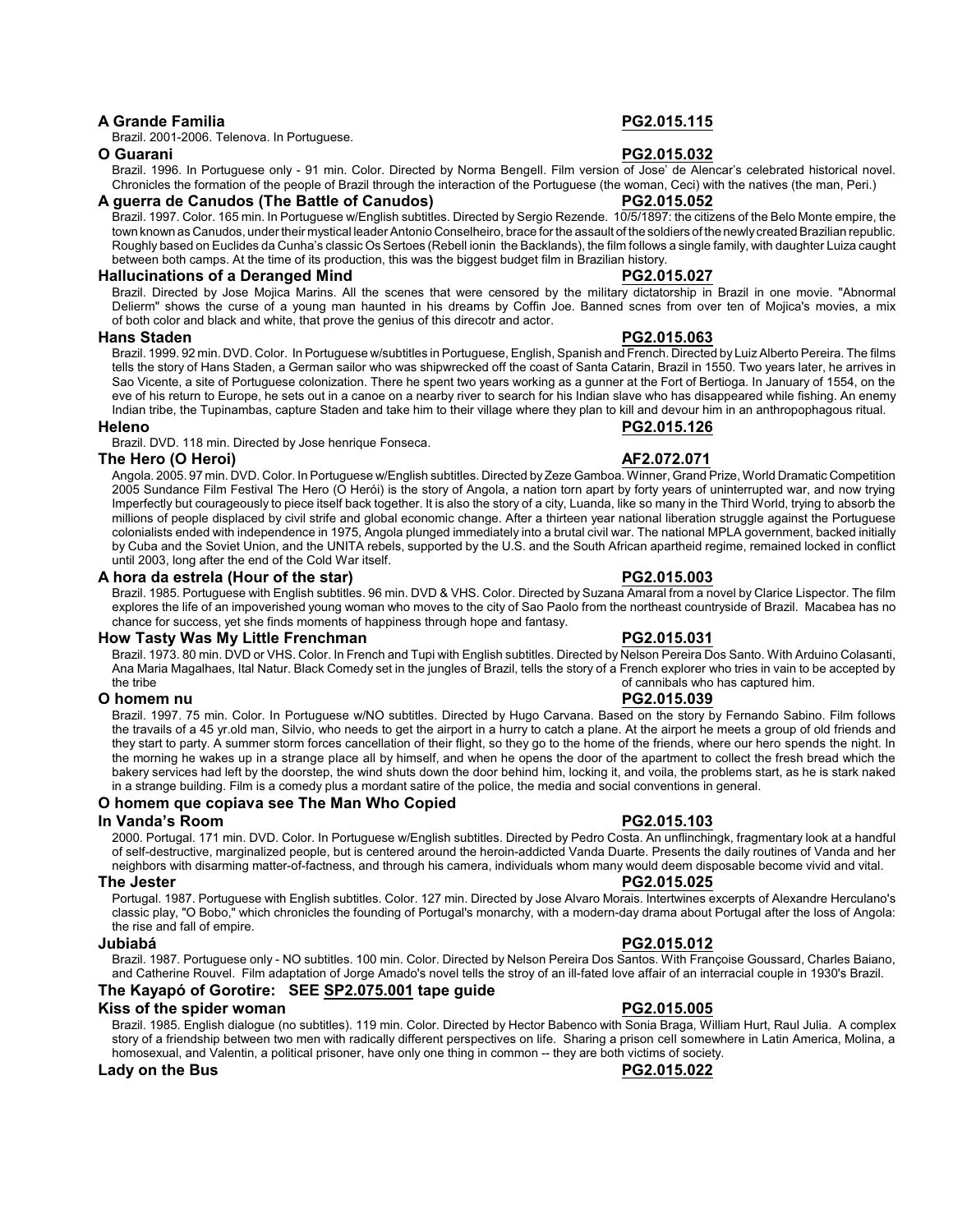### **Latitude Zero PG2.015.075**

Brazil. 2000. 90 min. DVD. Portuguese w/English subtitles. Directed by Toni Ventura. Lena, eight months pregnant, owns a forgotten bar next to a highway where the trucks zip by but rarely stop. Meets Vilela a former policeman wanted for a crime he committed in Sao Paulo. The pair is hunted by the memory of Lena's former husband. Based on an original stage play by Fernando Bonassi, the film delves into the souls of two Brazilians isolated in one of the country's nameless reaches. A love story and a metaphor taken to extremes: a glimpse at an unequal society which excludes many of its citizens, pushing them into violent adventures of love and death.

| Letter from Fontainhas Three Films by Pedro Costa                  | PG2.015.102-105 |
|--------------------------------------------------------------------|-----------------|
| See Colossal Youth : In Vanda's Room : Ossos                       |                 |
| Una Longa Viagem                                                   | PG2.015.130     |
| DVD.                                                               |                 |
| Love Me Forever or Never (Eu sei que vou te amar)                  | PG2.015.062     |
| Brazil. 1986. 115 min. DVD. In Portuguese w/subtitles. Directed by |                 |
|                                                                    |                 |

# **Loves** *see* **Amores PG2.015.058**

### **Madame Sata PG23.015.087**

2002. Brazil. DVD. In Portuguese w/English subtitles. 105 + 28 min. Color. Written and directed by Karim Ainouz. Born to slaves in the arid wasteland of Northern Brazil and sold by his mother at the age of 7 for a mule, Joao Francisco dos Santos battles all stereotypes on the mean streets of Lapa, Rio de Janiero in the 1930s. Jailed for 27 of his 76 years, dos Santos was an explosive figure prone to excessive bouts of violence and moments of extreme tenderness the next moment. .

#### **Macunaíma PG2.015.009**

Brazil. 1969. Portuguese with NO subtitles. 103 min. Color. DVD or VHS. Directed by Joaquim Pedro de Andrade, with Grande Otelo, Dina Sfat, Paulo José, Milton Gonçalves, Jardel Filho. Comedy of the absurd. Adapted from the book by Mario de Andrade. The story of Macunaima, born in the village of a cannibal tribe, and his adventures in the city.

### **Manda Bala (Send a Bullet) PG2.015.128**

Brazil. 2007. DVD. In Portuguese & English wSpanish subtitles. 83 min. Color. Directed by Jason Khon. In recent years Brazil has developed a reputation for corrupt politicians, kidnapping, and plastic surgery. This documentary artfully connects these seemingly disparate elements and conducts a dazzling, yet harrowing, examination of the tragic domino effect that has reshpaed the face of the country and created an entire industry built on corruption.

### **Mango Yellow PG2.015.133**

Brazil. 2002. 100 min. In Portuguese w/English subtitles. DVD. Color. Directed by Claudio Assis. A provocative tale of low rent losers set in the coastal town of Recife, Brazil.

DVD, requires region free player.

### **The Man Who Copied (O Homem Que Copiava) PG2.015.068**

Brazil. 2003. DVD. 123 minutes. Color. In Portuguese w/optional English subtitles. Directed and written by Jorge Furtado. Romance and trigues await a poor copy machine operator who learns that counterfeiting and murder are a lethal combination in thei entralling Brazilian thriller that blends good-humored romanticism, poignant social observations and exciting criminal action.

### **The Man Who Turned Into Juice PG2.015.050**

Brazil. 1980. 97 min. In Portuguese with English subtitles. Directed by Joao Batista de Andrade. A poet from the Northeast sells his poems on the streets of Sao Paulo. Mistaken for someone else, he is forced to hide from the police, becomes a construction worker, and is confronted with the exploitation and oppression of the workers.

### **Manha submersa (Submersed Morning) PG2.015.047**

Portugal . 1980. Portuguese with NO subtitles. 127 min. Color. Directed by Lauro Antonio. An adaptation of the novel by Vergilio Ferreira, Manha submersa (Submersed Morning) describes the coming of age of a twelve year old boywho spends his time between the austerityof Dona Estefania's house, the snow and sensuality of his childgood village, and the silence of the seminary. This is a powerful piece in which a young man begins to discover himself and the world around him, including: repression in education, his country's poverty, social inequalities, friendship, and love.

#### **Me You Them PG2.015.054**

Brazil. 2000. DVD format. Portuguese with optional English, French, Spanish, Chinese, Korean, Thai. Color. 107 min. Directed by Angrucha Waddington. One woman, four sons, three fathers.

#### **Memorias do carcere PG2.015.035**

Brazil. 1984. Portuguese with NO subtitles. 220 min. Color. Directed by Nelson Pereira dos Santos. Revisits the real life experience of major Regionalist novelist Graciliano Ramos (1892-1953) as political prisoner following the Vargas dictatorship carckdoen on suspected Communists in mid-1930's Brazil. Eloquent film rendition of Ramos' depiction of the physical space and moral atmosphere of the prison and of his stuggle with his own prejudices against regular prisoners.

### **Memórias Póstumas de Brás Cubas PG2.015.076**

Brazil. 2001. DVD. 101 min. In Portuguese w/English subtitles. Directed by Andre Kltzel. Bras Cubas, is a man with half-hearted political ambions, a harebrained idea for curing the world of melancholy, and a thousand quixotic theories. He has just met his fate and now takes a long look back on his life and times, making fun of the society in Rio de Janeiro during the second half of the 19<sup>th</sup> century. A free adaptation of the 19<sup>th</sup> century masterpiece by Brazilian author Machado de Assis.

#### **Misterios de Lisboa PG2.015.117**

Portugal. DVD. 226 min. Directed by Raul Ruiz.

### **Narradores de Javé PG2.015.077**

Brazil. 2005. DVD. 102 min. The population of Javé is threatened to disappear by the new hydropower dam. Antônio Bia is in charge or reconstructing the history of the town through the oral memory of its people.

# **Maids PG2.015.083**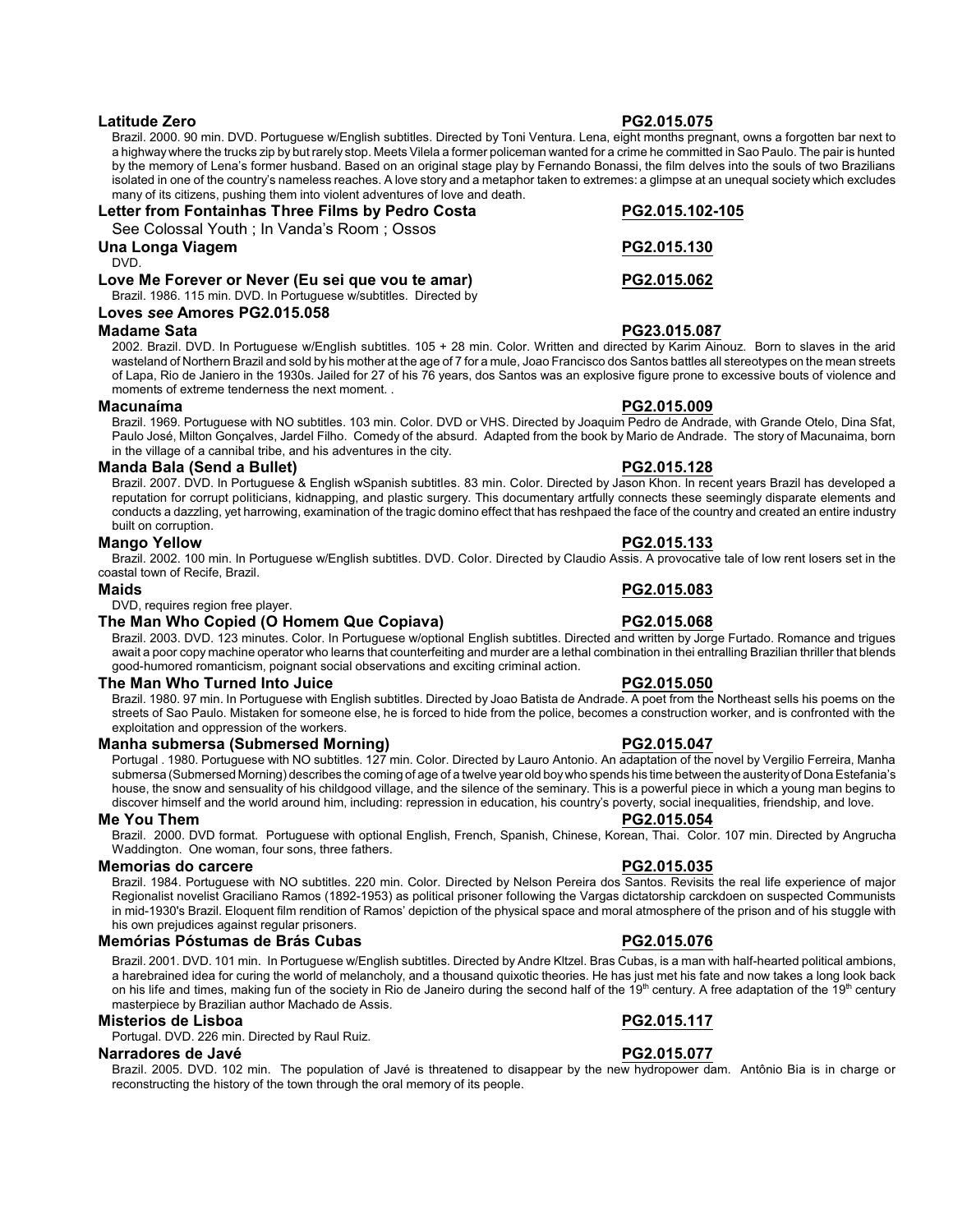# **Neighboring Sounds PG2.015.131**

2013. Brazil. DVD. 131 min. Color. In Portuguese w/English subtitles. Directed by Kleber Mendoca Filho. A palpable sense of unease hangs over a single city block in the coastal town of Recife, Brazil. Home to prosperous families and the servants who work for them, the area is ruled by an aging patriarch and his sons. When a private security firm is reluctantly brought in to protect the residents from a recent spate of petty crime, it unleashes the fears, anxieties and resentments of a divided society still haunted by its troubled past.

### **Nise: The Heart of Madness PG2.015.139**

2015. Brazil. DVD. 106 min. Color. In Portuguese w/English subtitles. Directed by Roberto Berliner. Based on the true story, of Dr. Nise Da Silveria, who on her return to Rio de janerio, goes to work in a psychiatric hospital on the outskirts of the city where she refuses to employ the new and violent electroshock therapy in the treatmen tof schizophrenics. Ridiculed by her fellow Doctors, she is forced to take on the abandoned Sector for occupational therapy, where she would start a revolution through paintings, animals and love.

### **Only When I Dance PG2.015.112**

U.K. 2010. DVD, In Portuguese w/English subtitles. 78 min. Directed by Beadie Finzi. Documentary follows Irlan and Isabela, two teenagers from the violent favelas of Rio de Janeiro, as they pursue their dreams of becoming professional ballet dancers. This inspiring story takes us from rio, where their communities must raise the funds to support their ambitions, to exhilarating ballet competitions in New York and switzerland. It's a film about their determination to dance, and the price one must pay for talent, ambition and success.

### **Opera do Malandro PG2.015.014**

Brazil. 1987. VHS or DVD (requires region free player) Portuguese with English subtitles. 108 min. Color. Directed by Ruy Guerra. Book, music and lyrics by Chico Buarque. With Edson Celulari, Claudia Ohana, Elba Ramalho, and Ney Latorraca. A musical comedy about a dapper hoodlum on the seedy backstreets of Rio, whose search for the American dream is thwarted by the schemes of a Brazilian dreamgirl.

### **Orfeu PG2.015.086**

1999. Brazil. DVD. Color. 112 min. In Portuguese w/English subtitles. Directed by Carlos Dieques. The Greek myth of Orpheus and his love for the nymph Eurydice is brought to the screen with intoxicating results in this lush, vibrant feature. Like Marcel Camus' 1959 classic, Black Orpheus, this film transposes the legend to Rio de Janeiro during Carnaval, but the portrayal of the event and the myth is notably different than the earlier film, reflecting an entirely different era and sensibility. "An original and intoxicating creation" (Kevin Thomas, Los Angeles Times). Featuring the music of Caetano Veloso.

### **Orquestra dos Meninos PG2.015.122**

Brazil. 2008. DVD. In Portuguese. 95 min. Directed by Paulo Thiago.

#### **Ossos PG2.015.104**

1997. Portugal. DVD. Color. 97 min. In Portuguese w/English subtitles. Directed by Pedro Costa. A tale of young lives torn apart by desparation. After a suicidal teenage girl gives birth, she misguidedly entrusts her baby's safety to the troubled, deadbeat father, whose violent actions take the viewer on a tour of the foreboding, crumbling shantytown in which they live.

### **The Other Side of the Street PG2.015.066**

Brazil. 2005. 98 min. Color. DVD. In Portuguese with English subtitles. Directed by Marcos Bernstein. Regina, a lonely 65 year old who works on the neighborhood watch for the police in Copacabana, Brazil, believes she has witnessed a murder in the building across the street, and ends up getting involved with the suspect in a potentially dangerous chain of events that will force her to take stock of her life in a way that she could never have imagined.

### **O pagador de promessas (Payer of promises) PG2.015.011**

Brazil. 1962. Portuguese with NO subtitles. 95 min. Black/White. Directed by Anselmo Duarte, with Leonardo Vilar, Glória Menezes, Dionísio Azevedo, Geraldo D'el Rey, Othon Bastos. Drama. From the cassette jacket: "Baseado na peça homônima de Dias gomes, ese filme jà comoveu milhares de espectadores em todo o mundo, com a dramática história de Zé do Burro, um camponês que promete levar uma cruz tao pesada quanto a de Cristo ao altar de Santa Barbara, caso seu burro de estimaçao se recupere dos ferimentos sofridos numa tempestade."

### **O pai, o PG2.015.121**

Brazil. 2007. DVD. In Portuguese. Directed by Monique Gardenberg. Feature film. During the Carnival in the historical site of Pelourinho (Salvador, Bahia, Brazil), we follow the lives of the tenants of a falling-to-pieces tenement house who try to get by using creativity, irony, humor and music. **O pai, o PG2.015.119**

Brazil. 2008-2010. DVD. 2 hr. Color. Television drama. Directed by Carolina Jabor, Mauro Lima, Olivia Guimaraes, Monique Gardenberg.

## **O pai tirano (The Tyrannical Father) PG2.015.044**

Portugal. 1941. Portuguese with NO subtitles. B/W. 114 min. Directed byAntonio Lopes Ribeiro. Chico Mega is not the only one nurturing a passion for Tatao in the theater group, Grupo dos Grandelinhas, Artur de Castro is also fighting for Tatao's attention. The group is rehearsing the play O pai tirao (The Tyrannical Father) for their annual performance when Tatao becomes bored with Chico and returns her attention to Artur. Yet due to an unforeseen misunderstanding, Tatao is led to believe that Chico is a wealthy heir who left home due to misunderstandings with his father. Chico takes advantage of the confusion to win back Tatao's heart, but Artur won't give up without a fight and the consequences are unimaginable!

### **The Paraguayan War PG2.015.099**

2009. DVD. A film by Denis Wright.

### **Party PG2.015.042**

Portugal. 1996. 88 min. Color. Portuguese with NO subtitles. Directed by Manoel de Oliveira. This film secretly looks to demonstrate the goodness of women while men turned out perverse and full of ill intentions. Yet, at the same time, not as paradoxical as it appears, this film demonstrates the exact opposite: women are evil and men are saints. Wherever the truth may lie, one thing remains undoubtable: there is a hidden conflict between the sexes, a conflict which neither experience nor age can resolve.

### **O patio das cantigas (The Courtyard of the Ballads) PG2.015.043**

Portugal. 1941. 125 min. B/W. Portuguese with NO subtitles. Directed by Francisco Ribeiro. Considered one of the best comedies of Portuguese cinema, this is the intertwined story of crossed loves beginning with Rosa who lived in the courtyard of Evaristo and had two suitors: Narciso, who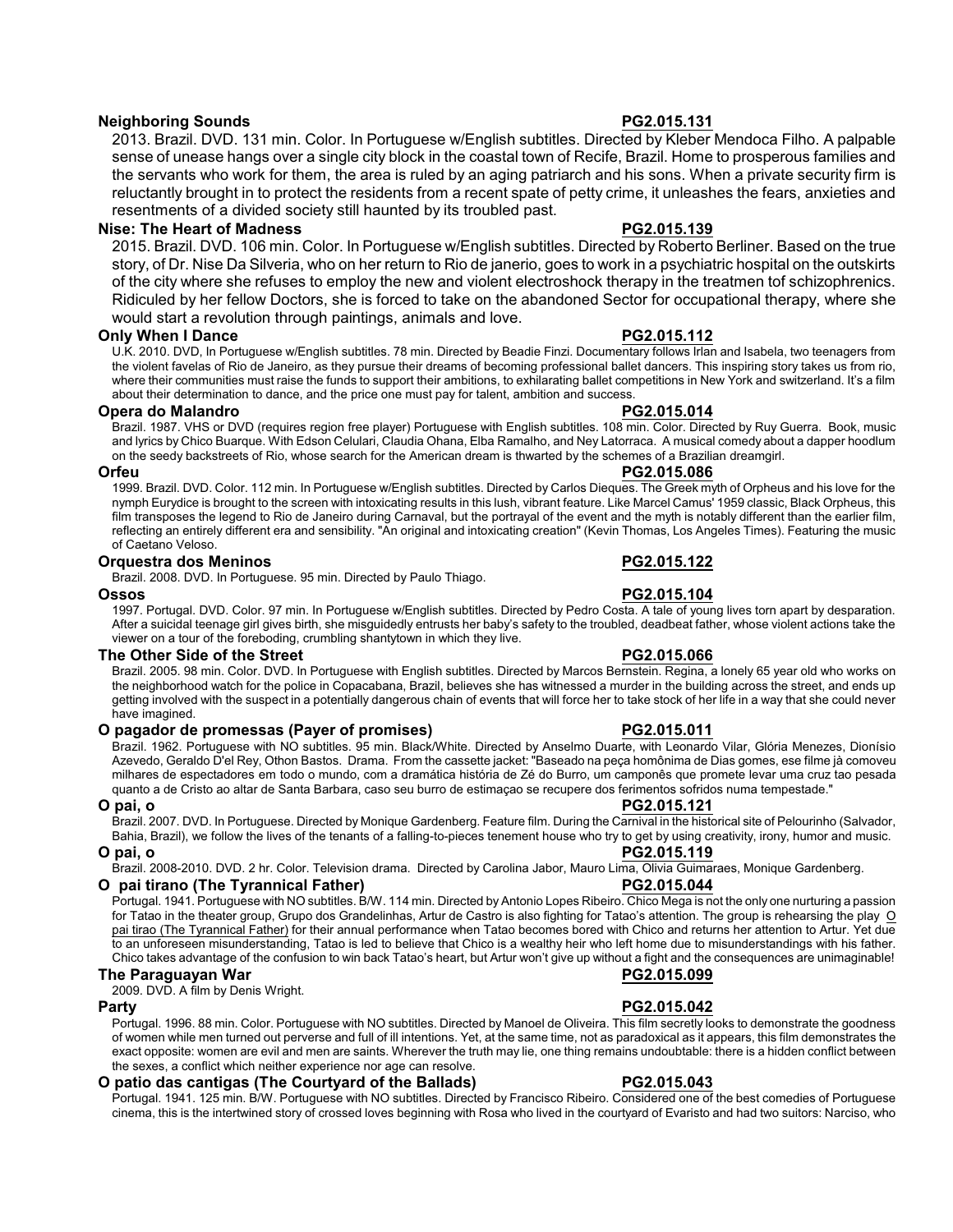drinks to drown his sorrows, and Evaristo Droguista, a man or rustic nature who is virtually related to all other characters in the film in some way or another.

#### **Pele PG2.015.138**

#### U.S. DVD. In English. 107 mins. Color. Directed by Jeffrey Zimbalist and Michael Zimbalist. A name known around the world, a sports legend who changed soccer forever, a national hero who carried the hopes and dreams of a country on his back. But before he was an icon, he was a kid from the slums of Bauru, Brazil, so poor that he coun't afford a real soccer ball. Charting his neteroir rise–from scrubbing floors to support his family to honing his electrifying playing style on the streets to leading Brazil's national team to its first World Cup victory at the age of 17, Pele vividly brings to life the greatest sports story of the 10<sup>th</sup> century.

# **Pixote PG2.015.002**

Brazil. 1981. Portuguese with English subtitles. 130 min. DVD & VHS. Color. Directed by Hector Babenco with Marilla Pera, Fernando Ramos Da Silva, based on the novel Infancia dos Mortos by Jose Louzeiro. Like Los Olvidados, the Buñuel film, Pixote is a story of abandoned children who become thieves, drug peddlers and prostitutes, even murderers in order to survive.

### **Policarpo quaresma PG2.015.095 Possible Loves (Amores Possiveis)**

Brazil. 2000. DVD. 98 min. In Portuguese w/English subtitles. Color. Directed by Sandra Werneck. Comedy-drama. A beautiful, young university student stands up her date a Rio theater. Fifteen years later they bump into each other. What happened during the fifteen years? This film won the Latin American Cinema Award at the Sundance Film Festival.

**Posthumous Memoirs of Brás Cubas** *see* **Memórias Póstumas de Brás Cubas PG2.015.076**

### **O Primo Basilio PG2.015.064**

1958. Portugal. 138 min. Requires multi-standard playback machine.B&W. In Portuguese w/no subtitles. Directed byAntonio Lopes Ribeiro. Based on the novel by 19<sup>th</sup> century author Eca de Queiros, this faithful adaptation tells the story of a young Lisbon housewife's adulterous relationship and its disastrous consequences.

### **O quatrilho PG2.015.029**

Brazil. 1995. Video or DVD(requires region free DVD player.). In Portuguese only - NO subtitles. 120 min. Color. Directed by Fabio Barreto. The story of two Italian immigrant couples living in Rio Grande do Sul in 1930. Both couples are part of a game of facsination and secudtion that leads to trason and brings serious consequences to those who lose.

### **Quilombo PG2.015.026**

Brazil. 1984. Portuguese with English subtitles. 114 min. VHS or DVD. Color. Directed by Carlos Diegues. Set in the mid-1600's, disgruntled slaves in northern Brazil leave their plantations and form Quilombo de Palmares--their own democratic nation in the jungle. But this doesn't sit well with the Portuguese landowners, who send in their troops to restore control.

### **Reaching for the Moon PG2.015.132**

Brazil. 2014. DVD. Color. 188 min. Directed by Bruno Barreto. Based on the true love story of Elizabeth Bishop and Lota de Macedo Soares.

Brazil. DVD.

### **Recordacoes da Casa Amarela PG2.015.046**

Portugal. 1989. Portuguese with NO subtitles. 120 min. Color. Directed by Ioao Cesar Monteiro. A middle aged, ill fated, mentally ill man is kicked out of his cheap, run down boarding house after going against the owner's daughter. Alone, penniless, and without anywhere to go, he finds himself face to face with the harshness of urban life. He finally ends up admitted to an asylu, which he will later leave to complete a unique mission which was suggested to him be another patient.

### **Le Rivage des Murmures PG2.015.127**

Portugal. DVD. Color. 169 min. In Portuguese w/English subtitles. Directed by Margarida Carsoso.

### **Rostov Luanda PG2.015.038**

Mauritania/Angola/France/Germany. 1997.Portuguese & French with English subtitles. 58 min. Color. Directed by Abderrahmane Sissako. This film chronicles the director's search for a friend of the past. In this personal retrospective, Sissako encounters present-day Angola and traces the great<br>
lines of Africa's recent history. lines of Africa's recent history.

### **The Second Mother PG2.015.136**

USA. 2015. 112 min. DVD. Color. In Portuguese w/English subtitles. Directed by Anna Muylaert. Centers around Val, a hard-working live-in housekeeper in modern daySao Paulo.Val is perfectly content to take care of everyone of her wealthy employers' needs, from cooking and cleaning to being a surrogate mother to their teeage son, who she has raised since he was a toddler. But when Val's estranged daughter Jessica show up the unspoken but intrinsic class barriers that exist within the home are thron into disarray. Jessica is smart, confident, and ambitious, and refuses to accept the upstairs/downstairs dynamic, testing relationships and loyalties and forcing everyone to reconsider what family really means.

#### **Senna PG2.015.124** Brazil. 2009. DVD. 106 min. In English. Directed by Asif Kapadia. Explores the life and career of the world's greatest Formula One racer.

**O sonho de Rose PG2.015.078**

Brazil. 1987/2000. 176 min. DVD. Portugues w/subtitles. Directed by Tete Moraes. Two documentaries made by Tete Moraes: "Terra para Rose" of 1987, Is the story of a Rose and her family, who together with 1,500 families occupied a land in Rio Grande do Sul. This film discusses the agrarian reform in Brazil after the military dictatorship and the beginning of the MST movement. "O sonho de Rose", filmed 10 years after, revisits the family of her first documentary. Music by Chico Buarque.

# **The Sound of Rio: Brasileirihno PG2.015.098**

Brazil. 2006. In Portuguese w/English subtitles. DVD. Color. 90 min. Directed by Mika Kaurismaki. A musical documentary film about choro, the first genuinely Brazilian urban music, which has evolved over the last century into a fascinating modern tropical sound. Blending European melodies, Afro-brazilian rhythems, and the melancholic music of Brazilian Indians, choro was the first musical expression of Brazil's melting pot. Its sound fused with the country's burgeoning cultural identity, influencing every Brazilian composer for generations, and leading directly to popular musical styles such as Samba and Bossa Nova.

**Recife/Sevilha PG2.015.113**

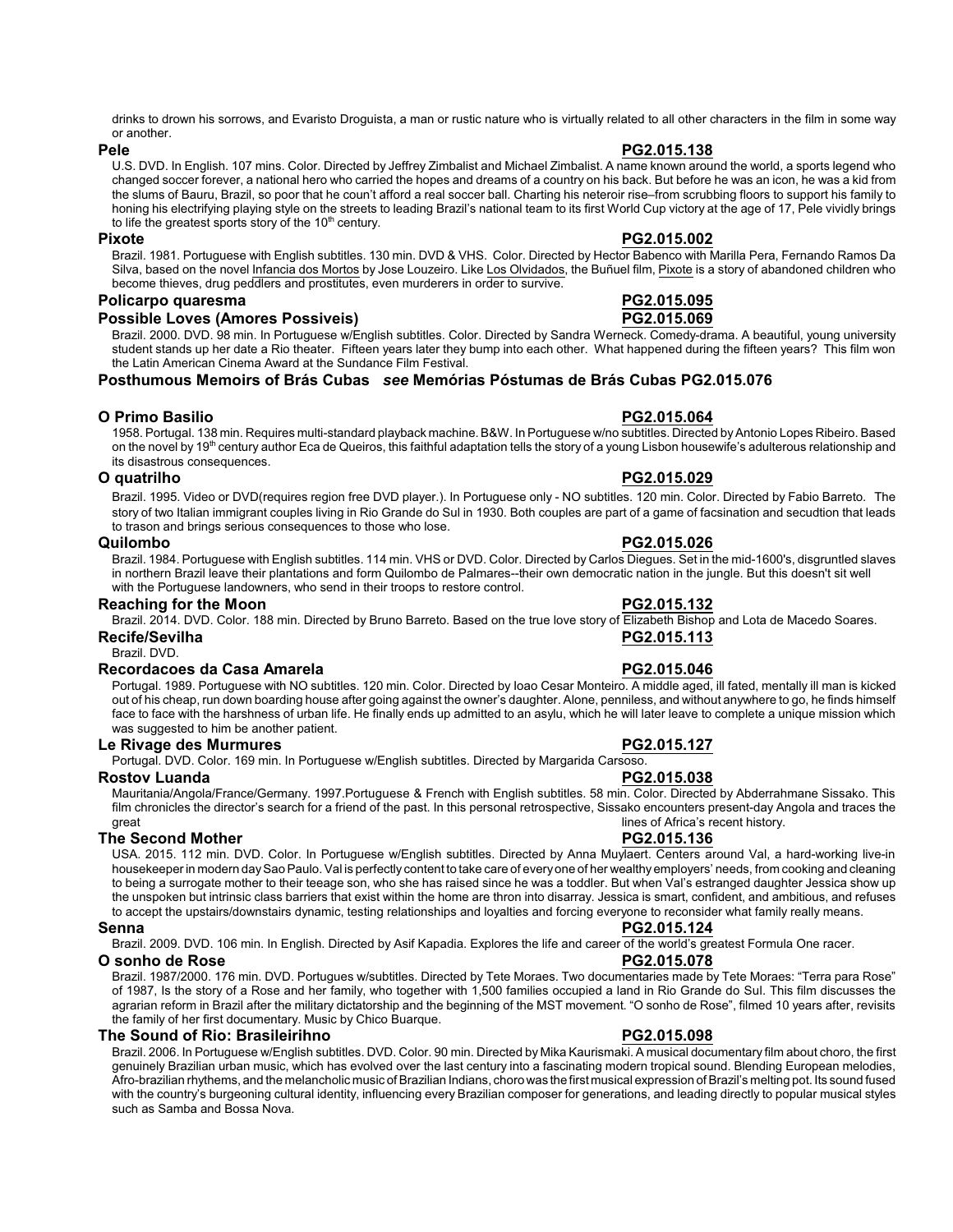Portugal. 2003. 93 min. Color. Dvd. In Porgutues, French and greek w/optional Englishs butiltes. Directed by Mandel De Oliveira. A meditation on civilization. July, 2001: friends wave as a cruise ship departs Lisbon for Mediterranean ports and the Indian Ocean. On board and on day trips in Marseilles, Pompeii, Athens, Istanbul, and Cairo, a professor tells her young daughter about myth, history, religion, and wars. Men approach her; she's cool, on her way to her husband in Bombay. After Cairo, for two evenings divided by a stop in Aden, the captain charms three successful, famous (and childless) women, who talk with wit and intellect, each understanding the others' native tongue, a European union. The captain asks mother and child to join them. He gives the girl a gift. Helena sings. Life can be sweet.

#### **Tenda dos milagres (Tent of Miracles) PG2.015.024**

Brazil. 1977. Portuguese with NO subtitles. 148 min. Color. Based on the Jorge Amado's novel of the same title. Directed by Nélson Pereira dos Santos with Hugo Carvana, Sôia Dias, and Anecy Rocha. Depicts the cultural conflict which is unveiled when a Columbia University anthropologist leaves for a research trip in Brazil. The film explores issues of race, class, and intellectual power at different levels of Brazilian society.

### **A terceira margem do rio (The Third Bank of the River) PG2.015.036**

Brazil. Portuguese with NO subtitles. 94 min. Color. Film adaptation of the celebrated short story of the same title by one of the giants of Brazilian literature, Joao Guimaraes Rosa (1908-1967.) A man leaves his home, wife and children to live in a canoe in the middle of a river. He never returns to land nor is he ever again seen by anyone. Music by the always sublime Milton Nascimento.

**Da terra ao sonho de Rose PG2.015.078**

Brazil. 1987/2000. 176 min. Portugues w/subtitles. Directed by Tete Moraes. Two documentaries made by Tete Moraes: "Terra para Rose" of 1987, is the story of a Rose and her family, who together with 1,500 families occupied a land in Rio Grande do Sul. This film discusses the agrarian reform in Brazil after the military dictatorship and the beginning of the MST movement. "O sonho de Rose", filmed 10 years after, revisits the family of her first documentary. Music by Chico Buarque.

### **Terra em Transe PG2.015.082**

Brazil. DVD. 115 min. In Portuguese w/Portuguese, English, French and Spanish subtitles.

#### **O Testamento Do Senhor Napumoceno (Napumoceno's Will) PG2.015.037**

Portugal/Cape Verde. 1998. In Portuguese w/English subtitles. Color. 110 min. VHS or DVD. Directed by Francisco Manso. The film is an epic farce from one of the world's least known but most culturally complex societies--Cape Verde. This classic tale of the hollowness at the core of provincial bourgeois life introduces English speaking audiences to Germano Almeida, one of the outstanding writers in Portuguese today. With its novelistic breadth, the film offers a bildungsroman of a man and a society so caught up in the pursuit of conventional success and prestige it overlooks its true self almost until it is too late.

#### **That Night in Rio PG2.015.093**

1941. DVD. Color. 91 min. With Alice Faye, Dom Ameche, Carmen Miranda. Directed by Irving Cummings. Musical classic set in South America.

### **To the Left of the Father PG2.015.085**

Brazil. 2001. 172 min. Color. DVD. In Portuguese with English subtitles. Directed by Luiz Fernando Carvalho. razilian baroque. The young son that ran from his dominant family, descends into decadence and then returns to the nest. With melodramatic themes of tyrannical fathers, incest, fierce family conflicts and an overheated and intense visual style to match.

### **Toda nudez será castigada (All Nudity Shall Be Punished) PG2.015.079**

Brazil. 1973. 102 min. DVD. Portuguese w/subtitles. Directed byArnoaldo Jabor. Herculano, a middle class widow, who sworn never to marry again, falls in love with a prostitute, driving his son and his family in a crisis of family values. Based on the play by Nelson Rodrigues.

Brazil. 2015. 114 min. Color. In Portuguese w/English subtitles. Directed by Stephen Daldry. When three trash-picking boys from Rio's slums find a wallet amongst the daily detritus of their local dump, little do they imagine that their lives are about to change forever. But when the local police show up, offering a handsome reward for the wallet's return, the boys realize that what they've found must be important.

#### **Um trem para as estrelas (A train to the stars) PG2.015.016**

1987. Portugese only - NO subtiles. 103 min. Color. Directed by Carlos Diégues. The story of a musician of the suburbs with a promising career whose girlfriend suddenly disappears.

# **Two Streams** *see* **Dois corregos PG2.015.061**

## **Vale Abraao (The Valley of Abraham) PG2.015.048**

Portugal. 1993. Portuguese with NO subtitles. Color. 203 min. Directed by Manoel de Oliveir. Vale Abraao is the story of Ema, a devastatingly beautiful woman who married Carlos, a man she didn't love and who didn't lover her. She takes three successive lovers, each one unable to alleviate her increasing sense of disillusionment, all leading to that one sunny day she will (accidentally?) Die after having gotten dressed as if she were going out for a night on the town.

### **Veja Esta cancao PG2.015.033**

Brazil. 1994. 114 min. Color. In Portuguese only - NO subtitles. Directed by Carlos Diegues. Four short episodes created in response to four songs by Chico Buarque, Caetano Veloso and other major names in contemporary Brazilian popular music. Each eqipsode bears the name of a song and explores a different aspect of human relationships in modern Brazil.

### **Vidas secas (Barren lives) PG2.015.020**

Brazil. 1963. Portugese only - NO subtitles. 103 min. VHS or DVD.Black & white. Directed by Nelson Pereira dos Santos. The tragic story of a family forced to leave their farm and move to the city because of a drought. Film version of the novel by Graciliano Ramos.

#### **Villa-Lobos PG2.015.019**

Brazil. Portugese only - NO subtitles. 90 min. Color. Directed by Roberto Feith. A documentary on the life and career of Heiter Villa-Lobos, one of Brazil's most outstanding 20th century musical composers.

# **Trash PG2.015.137**